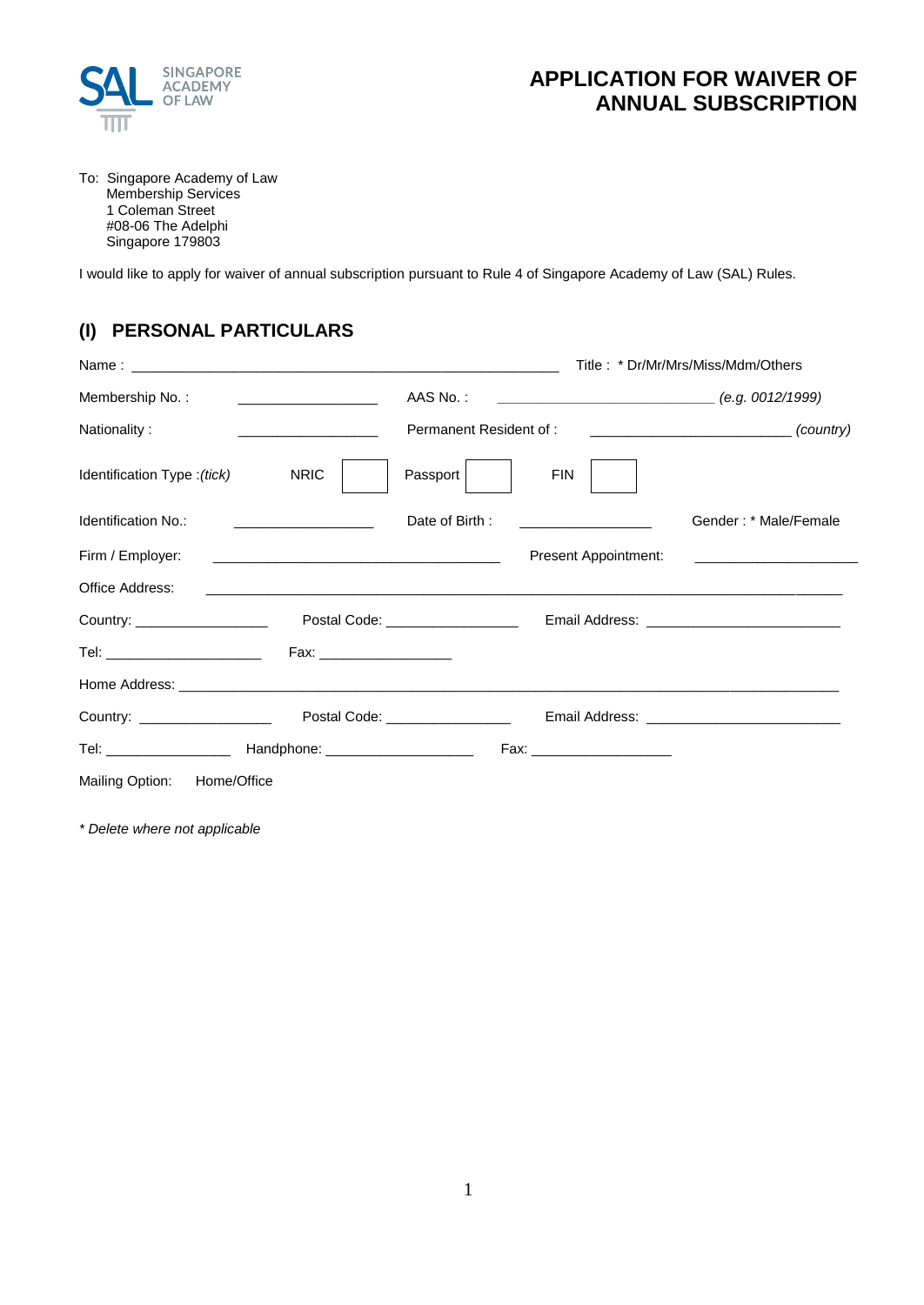#### **(II) RULE 4 OF SINGAPORE ACADEMY OF LAW RULES**

 $4. - (1)$  Where any member will, for any period of not less than 12 months  $-$ 

- *(a)* be continuously absent from Singapore;
- *(b)* not be ordinarily resident or domiciled in Singapore;
- *(c)* not be in the profession of law; or
- *(d)* not be gainfully employed,

The Executive Committee may, on his application, waive the annual subscription or subscriptions payable in respect of such period as the Committee thinks fit.

- (2) Any application for waiver under paragraph (1) shall
	- *(a)* be made in writing one month prior to or during the period to which the application relates, and in any case not later than 3 months after the expiry of each 12 months period referred to in paragraph (1) unless the Executive Committee agrees otherwise; and
	- *(b)* Set out the grounds and circumstances upon which the applicant is seeking the waiver of subscriptions.

(3) For the purposes of paragraph (1), a member shall be deemed not to be in the profession of law where he does not have in force a practising certificate and is not any of the following:

- *(a)* a member of the Senate;
- *(b)* a legal officer;
- *(c)* a teacher in law at any university or institution of higher learning;
- *(d)* a person employed to perform legal work or the duties of a lawyer by the Government, a statutory body, a corporation or an unincorporated association; or
- *(e)* such other person who, in the opinion of the Executive Committee, is carrying on activities so closely connected to the law or the profession of law as to be regarded as being in the profession of law.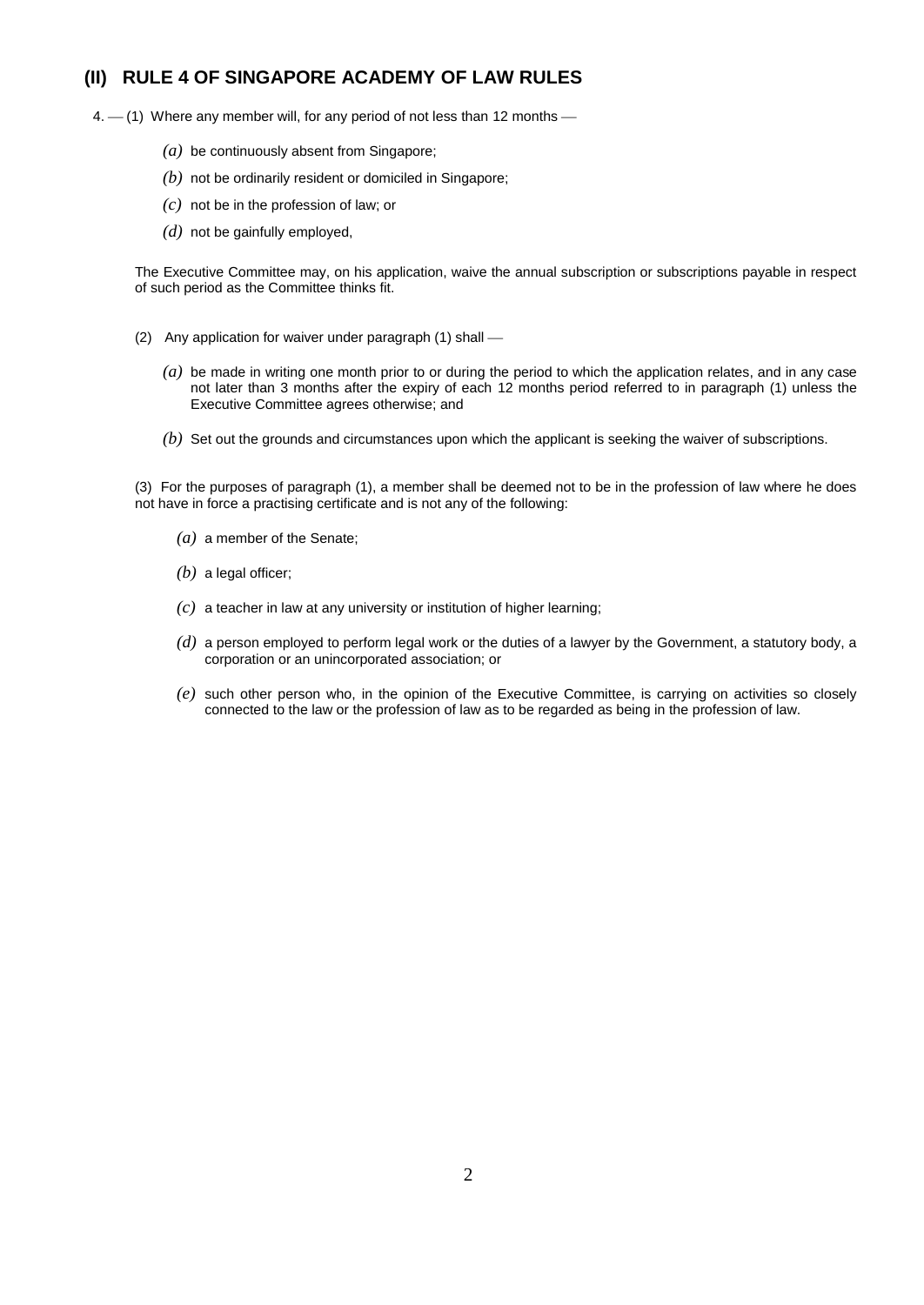# **(III) DETAILS OF WAIVER SOUGHT UNDER RULE 4 OF SAL RULES**

I confirm that I **\*will be/was**, for a period of not less than 12 months, starting from \_\_\_\_\_\_\_\_\_\_\_\_\_\_\_\_\_\_\_\_\_\_\_\_\_\_ : *(Please tick appropriate box)*

| continuously absent from Singapore (Rule $4(1)(a)$ of SAL Rules)                                                                                                                                                |
|-----------------------------------------------------------------------------------------------------------------------------------------------------------------------------------------------------------------|
| Provide details and documentary proof                                                                                                                                                                           |
| not ordinarily resident or domiciled in Singapore (Rule 4(1)(b) of SAL Rules)<br>Provide details and documentary proof                                                                                          |
| not in the profession of law (Rule $4(1)(c)$ of SAL Rules)<br>Provide details and documentary proof                                                                                                             |
| * Delete where not applicable                                                                                                                                                                                   |
| If you are applying under Rule $4(1)(c)$ "not be in the profession of law", please further confirm if you<br>satisfy Rule 4(3), namely:                                                                         |
| I *did not/do not have in force a practising certificate for the period under which this waiver application is<br>made, and                                                                                     |
| I am not any of the following:                                                                                                                                                                                  |
| a member of the Senate;                                                                                                                                                                                         |
| a legal officer;                                                                                                                                                                                                |
| a teacher in law at any university or institution of higher learning;                                                                                                                                           |
| a person employed to perform legal work or the duties of a lawyer by the Government, a statutory<br>board, a corporation or an unincorporated association; or                                                   |
| such other person who, in the opinion of the Executive Committee, is carrying on activities so<br>closely connected to the law or the profession of law as to be regarded as being in the profession<br>of law. |
| Please provide details to explain why your work/activities are not closely connected to the law or the<br>profession of law.                                                                                    |
| not gainfully employed (Rule 4(1)(d) of SAL Rules)<br>Provide details and documentary proof                                                                                                                     |

*\*Delete where not applicable*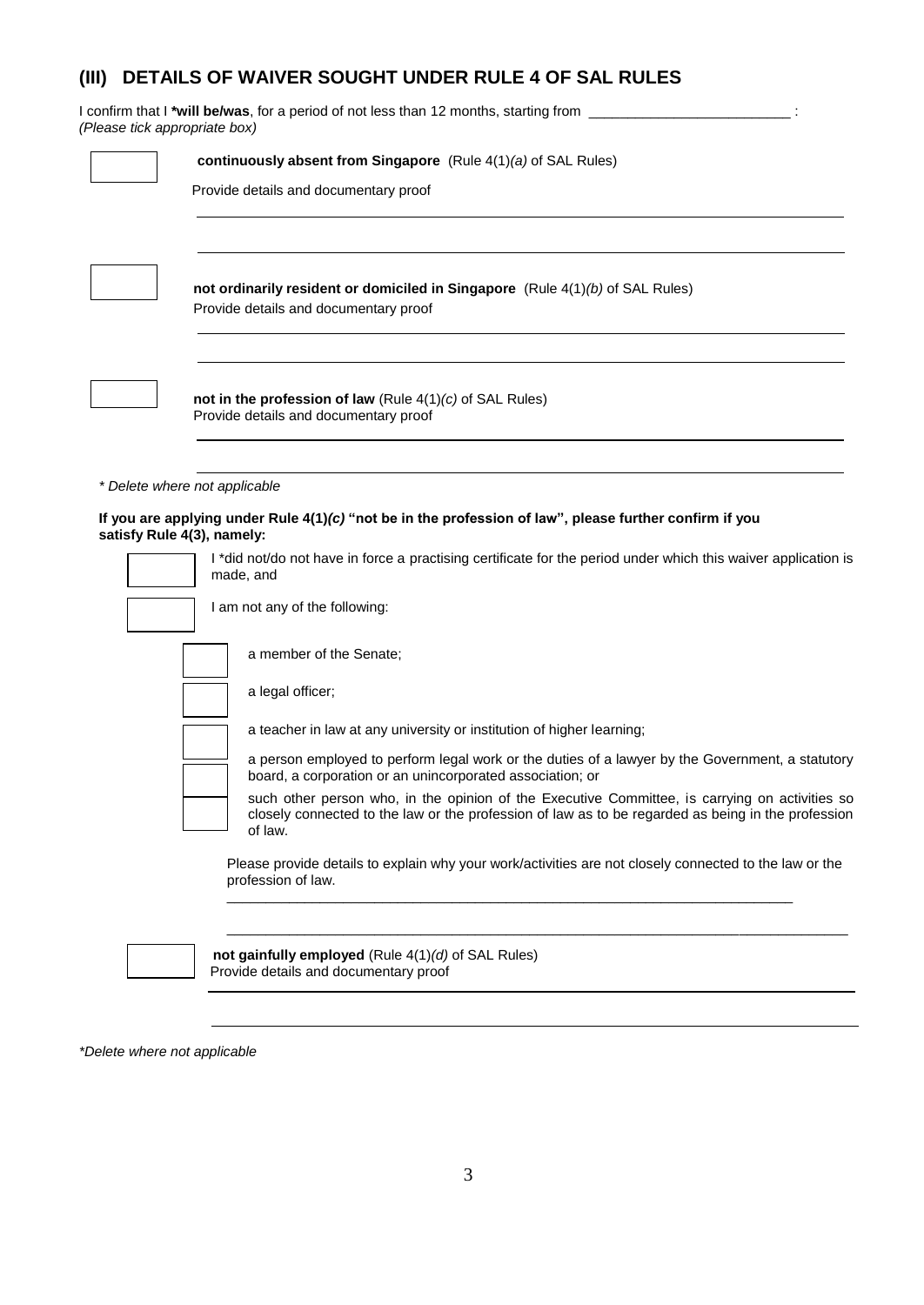### **(IV) PERIOD OF WAIVER APPLIED FOR**

| First Waiver Application: (tick) | Yes         | No |              |
|----------------------------------|-------------|----|--------------|
| Period of Waiver:                | Start Date: |    | (dd/mm/yyyy) |
|                                  | End Date:   |    | (dd/mm/yyyy) |

*Note: The waiver period granted is normally for 3 years. If you are applying for indefinite waiver, which is subject to approval on a case by case basis, please indicate "until further notice" and provide an explanation.*

### **(V) REFUND DETAILS**

1. The application for waiver of annual subscription fees may be made, upon settlement of all outstanding amounts in the members' account.

2. If waiver is granted for a part of a calendar year for which annual subscription has already been paid, the Academy will make a refund of that part of the annual subscription paid.

If a refund is payable, please provide details:

(a) Name of payee on cheque: \_\_\_\_\_\_\_\_\_\_\_\_\_\_\_\_\_\_\_\_\_\_\_\_\_\_\_\_\_\_\_\_\_\_\_\_\_\_\_\_\_\_\_\_\_\_\_\_\_\_\_\_\_\_\_\_\_\_\_\_\_

(b) Mailing address: \_\_\_\_

3. Other Instructions (*if any*):

#### **(VI) DECLARATION BY MEMBER**

1. I am/was\* not holding any Practising Certificate from The Law Society of Singapore for the period of waiver applied for.

2. I understand that any waiver granted will be subject to my settlement of all past arrears (if any), within 30 days from the date of notification by the Academy. If I do not settle my past arrears within the stipulated period, the waiver will be withdrawn and I will continue to be liable for all past and future dues.

3. I understand that once my application for waiver is approved, my membership will be put into dormant account and I shall not be entitled to any privileges of SAL membership till such time that I resume paying my annual subscription.

4. I have read Rule 4 of the SAL Rules and undertake to notify the Academy promptly if there are any changes to my particulars, or if any of the circumstances under Rule 4(1) and/or Rule 4(3) to which this application relate no longer applies.

5. I declare that the above information given by me is accurate and true to the best of my knowledge.

6. I enclose documentary proof supporting this application. (Documentary proof and completed waiver form to be emailed t[o membership@sal.org.sg.\)](mailto:membership@sal.org.sg)

\_\_\_\_\_\_\_\_\_\_\_\_\_\_\_\_\_\_\_\_\_\_\_\_\_\_\_\_\_ \_\_\_\_\_\_\_\_\_\_\_\_\_\_\_\_\_\_\_\_\_\_\_\_\_\_\_

Signature Date Date of the Contract of the Contract of the Contract of the Date Date Date Date of the Date of the Date of the Date of the Date of the Date of the Date of the Date of the Date of the Date of the Date of the